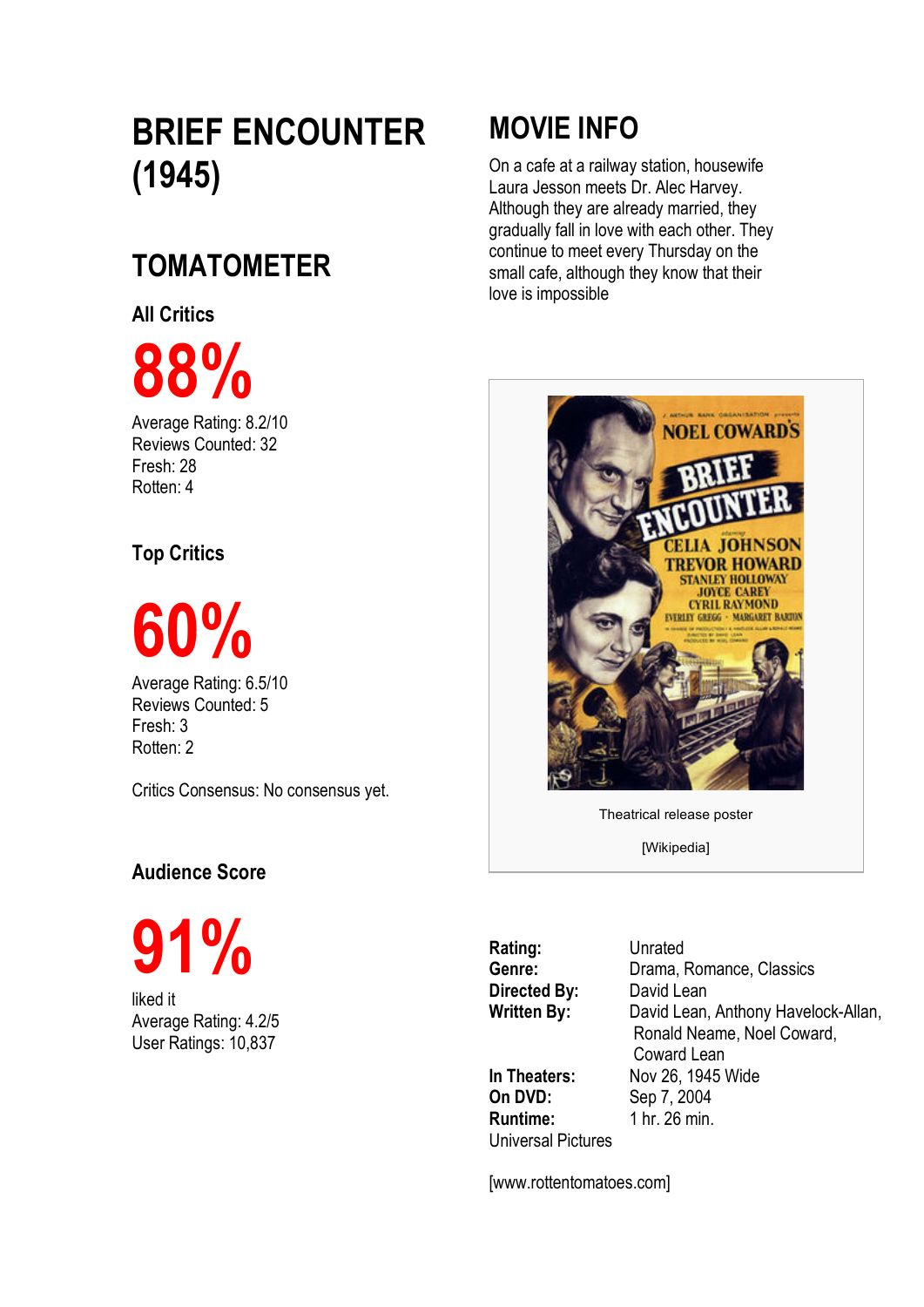# *Brief Encounter*

From Wikipedia, the free encyclopedia

*Brief Encounter* is a 1945 British film directed by David Lean about British suburban life, centering on Laura, a married woman with children whose conventional life becomes increasingly complicated because of a chance meeting at a railway station with a stranger, Alec. They inadvertently but quickly progress to an emotional love affair, which brings about unexpected consequences.

The film stars Celia Johnson, Trevor Howard, Stanley Holloway and Joyce Carey. The screenplay is by Noël Coward, based on his 1936 one-act play *Still Life*. The soundtrack prominently features the Piano Concerto No. 2 by Sergei Rachmaninoff, played by Eileen Joyce.

#### **Plot**

In the latter months of 1938, Laura Jesson (Celia Johnson), a respectable middle-class British woman in an affectionate but rather dull marriage, tells her story while sitting at home with her husband, imagining that she is confessing her affair to him.

Laura, like many women of her class at that time, goes to a nearby town every Thursday for shopping and to the cinema for a matinée. Returning from one such excursion to Milford, while waiting in the railway station's tea shop. she is helped by another passenger, who solicitously removes a piece of grit from her eye. The man is Alec Harvey (Trevor Howard), an idealistic doctor who also works one day a week as a consultant at the local hospital. Both are in their late thirties or early forties, married and with children.



Celia Johnson and Trevor Howard

Enjoying each other's company, the two arrange to meet again. They are soon troubled to find their innocent and casual relationship quickly developing into something deeper.

For a while, they meet openly, until they run into friends of Laura and the perceived need to lie arises. The second lie comes easier. They eventually go to a flat belonging to Stephen (Valentine Dyall), a friend of Alec's and a fellow doctor, but are interrupted by Stephen's unexpected and judgmental return. Laura, humiliated and ashamed, runs down the back stairs and into the streets. She walks for hours, sits on a bench and smokes, and is confronted by a police officer, with the implication that she could be perceived as a "streetwalker."

The rather sordid turn of events brings home to the couple that both an affair and a future together are impossible. Realising the danger and not wishing to hurt their families, they agree to part. Alec has been offered a job in Johannesburg, South Africa, where his brother lives.

Their final meeting occurs in the railway station refreshment room, now seen for a second time with the poignant perspective of their story. As they await a heart-rending final parting, Dolly Messiter (Everley Gregg), a talkative acquaintance of Laura, invites herself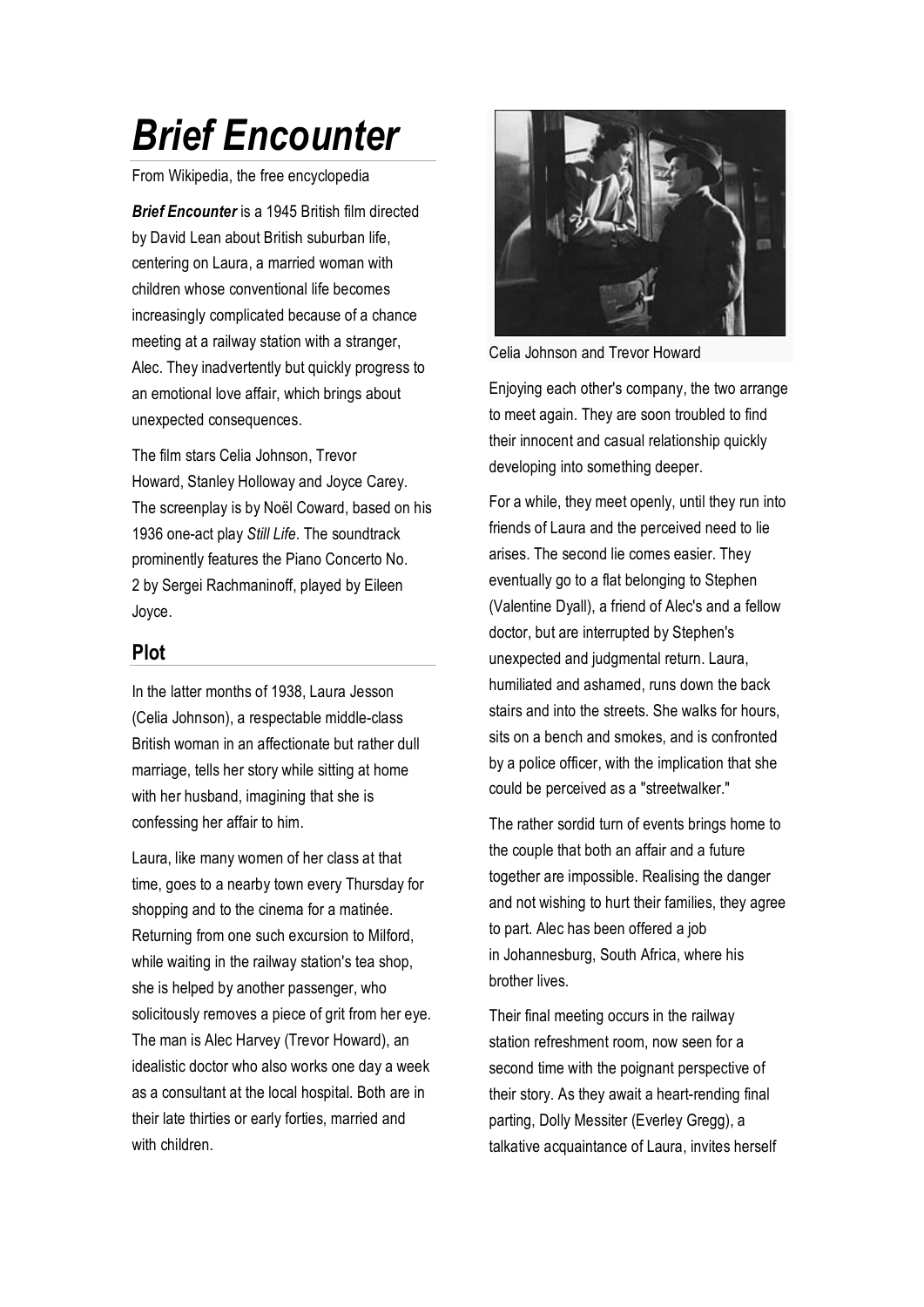to join them and begins chattering away, oblivious to the couple's inner misery.

As they realise that they have been robbed of the chance for a final goodbye, Alec's train arrives. With Dolly still chattering, Alec departs with a last look at Laura but without the passionate farewell for which they both long. After shaking Messiter's hand, he discreetly squeezes Laura on the shoulder and leaves. Laura waits for a moment, anxiously hoping that Alec will walk back into the refreshment room, but he does not. As the train is heard pulling away, Laura is galvanized by emotion and, hearing an approaching express train, suddenly dashes out to the platform. The lights of the train flash across her face as she conquers a suicidal impulse. She then returns home to her family.

Laura's kind and patient husband, Fred (Cyril Raymond), suddenly shows not only that he has noticed her distance in the past few weeks but that he has perhaps even guessed the reason. He thanks her for coming back to him. She cries in his embrace.

#### **Cast**

- Celia Johnson as Laura Jesson
- Trevor Howard as Dr Alec Harvey
- Stanley Holloway as Albert Godby
- Joyce Carey as Myrtle Bagot
- Cyril Raymond as Fred Jesson
- Everley Gregg as Dolly Messiter
- Marjorie Mars as Mary Norton
- Margaret Barton as Beryl Walters, tearoom assistant
- Alfie Bass as the waiter at the Royal (uncredited)
- Wallace Bosco as the doctor at Bobbie's accident (uncredited)
- Sydney Bromley as Johnnie, second soldier (uncredited)
- Valentine Dyall as Stephen Lynn, Alec's friend (uncredited)
- Irene Handl as cellist and organist (uncredited)

#### **Adaptation of** *Still Life*

The film is based on Noël Coward's one-act play *Still Life* (1936), one of ten short plays in the cycle *Tonight at 8:30*, designed for Gertrude Lawrence and Coward himself, and to be performed in various combinations as triple bills. All scenes in *Still Life* are set in the refreshment room of a railway station (the fictional Milford Junction).

As is common in films based on stage plays, the film depicts places only referred to in the play: Dr. Lynn's flat, Laura's home, a cinema, a restaurant and a branch of *Boots* the Chemists. In addition, a number of scenes have been added which are not in the play: a scene on a lake in a rowboat where Dr. Harvey gets his feet wet; Laura wandering alone in the dark, sitting down on a park bench, smoking in public and being confronted by a police officer; and a drive in the country in a borrowed car.

Some scenes are made less ambiguous and more dramatic in the film. The scene in which the two lovers are about to commit adultery is toned down: in the play it is left for the audience to decide whether they actually consummate their relationship; in the film it is intimated that they do not. In the film, Laura has only just arrived at Dr. Lynn's flat when the owner returns, and is immediately led out by Dr. Harvey via the kitchen service door. Later, when Laura seems to want to throw herself in front of an express train, the film makes the intention clearer by means of voice-over narration. Also, in the play,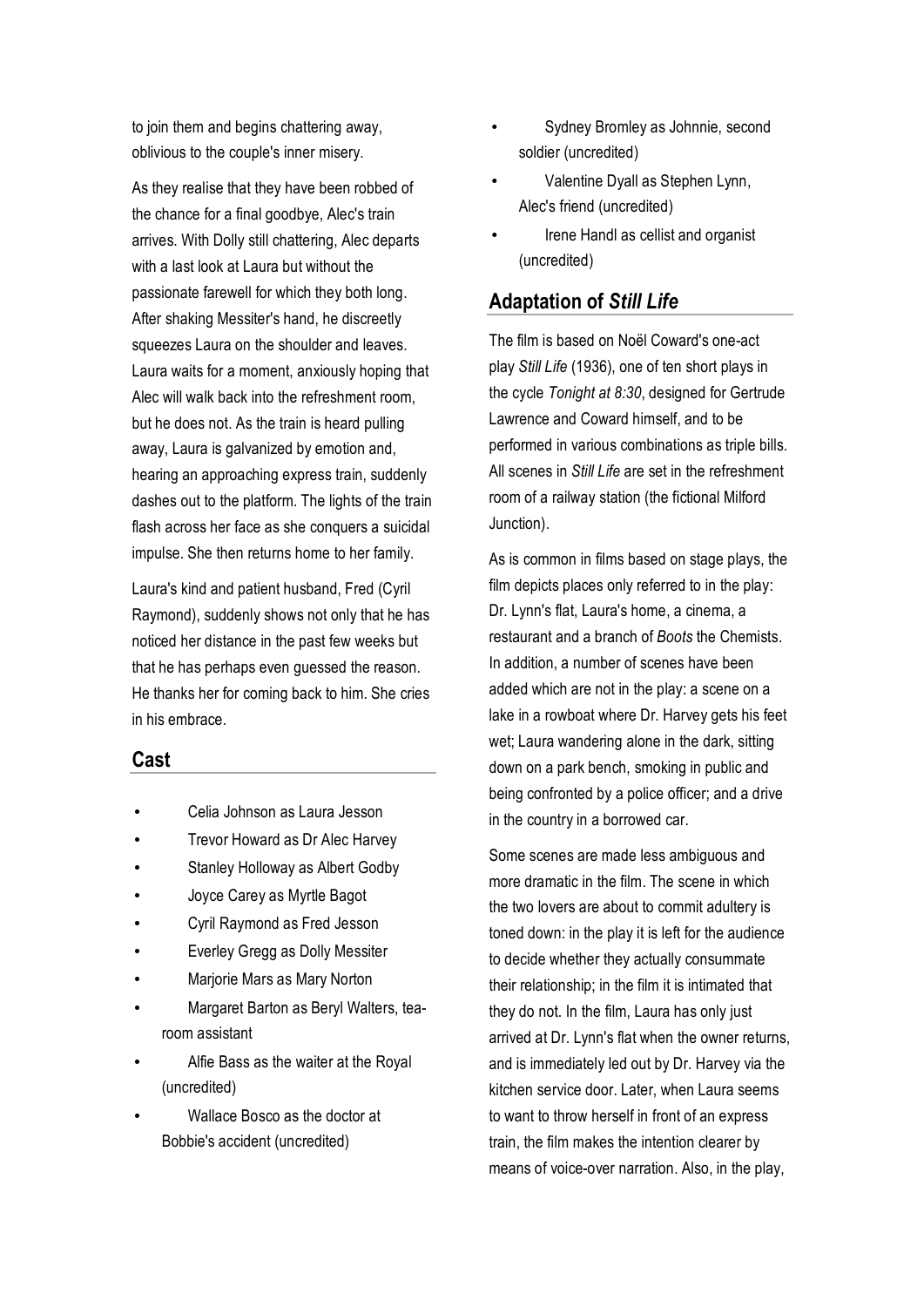the characters at the Milford station — Mrs. Baggot, Mr. Godby, Beryl, and Stanley — are very much aware of the growing relationship between Laura and Alec and sometimes mention it in an offhand manner, whereas in the film, they barely take any notice of them or what they are doing, either showing them respect for their privacy or just being oblivious. The final scene of the film showing Laura embracing her husband after he shows that he has noticed her distance in the past few weeks and perhaps even guessed the reason is not in the original Coward play.

There are two editions of Coward's original screenplay for the film adaptation, both listed in the bibliography.

#### **Production notes**

Much of the film version was shot at Carnforth railway station in Lancashire, then a junction on the London, Midland and Scottish Railway. As well as a busy station being necessary for the plot, it was located far enough away from major cities to avoid the blackout for film purposes, shooting taking place in early 1945 before the Second World War had finished. At two points in the film the station location is indicated by platform signs referring to local destinations including, Leeds, Bradford, Morecambe & Lanca ster. Noël Coward makes the station announcements in the film. The station refreshment room was a studio recreation. Carnforth Station still retains many of the period features present at the time of filming and remains a place of pilgrimage for fans of the film However, some of the urban scenes were shot in London or at Denham or Beaconsfield near Denham

Studios where the film was made

The poem that Fred asks Laura to assist him with is by John Keats: "When I have Fears that I may Cease to Be". The actual quote Fred recites is, "When I behold, upon the night's starr'd face. Huge cloudy symbols of a high Romance..."

In addition to the verbal reference to Keats, there is a visual reference to an Arabic love poem. In Stephen Lynn's apartment, a wall hanging is prominently displayed twice. When Laura enters, there is a shot of it over the dining table. Later, when Stephen confronts Alec, it is seen over Alec's left shoulder.

#### **Music**

Excerpts from Sergei Rachmaninoff's Piano Concerto No. 2 recur throughout the film, played by Eileen Joyce. There is also a scene in a tea room where a salon orchestra plays the *Spanish Dance No. 5 (Bolero)* by Moritz Moszkowski.

#### **Reception**

#### **Awards**

The film shared the 1946 Grand Prix at the Cannes Film Festival. At the 19th Academy Awards, Celia Johnson was nominated for Best Actress while David Lean was nominated for Best Director and Best Adapted Screenplay along with Anthony Havelock-Allan and Ronald Neame. In 1999 *Brief Encounter* came second in a British Film Institute poll of the top 100 British films. In 2004, the magazine *Total Film* named it the 44th greatest British film of all time. Derek Malcolm included the film in his 2000 column *The Century of Films*.

#### **Reception**

*Brief Encounter* holds an 88% "fresh" rating at review aggregator Rotten Tomatoes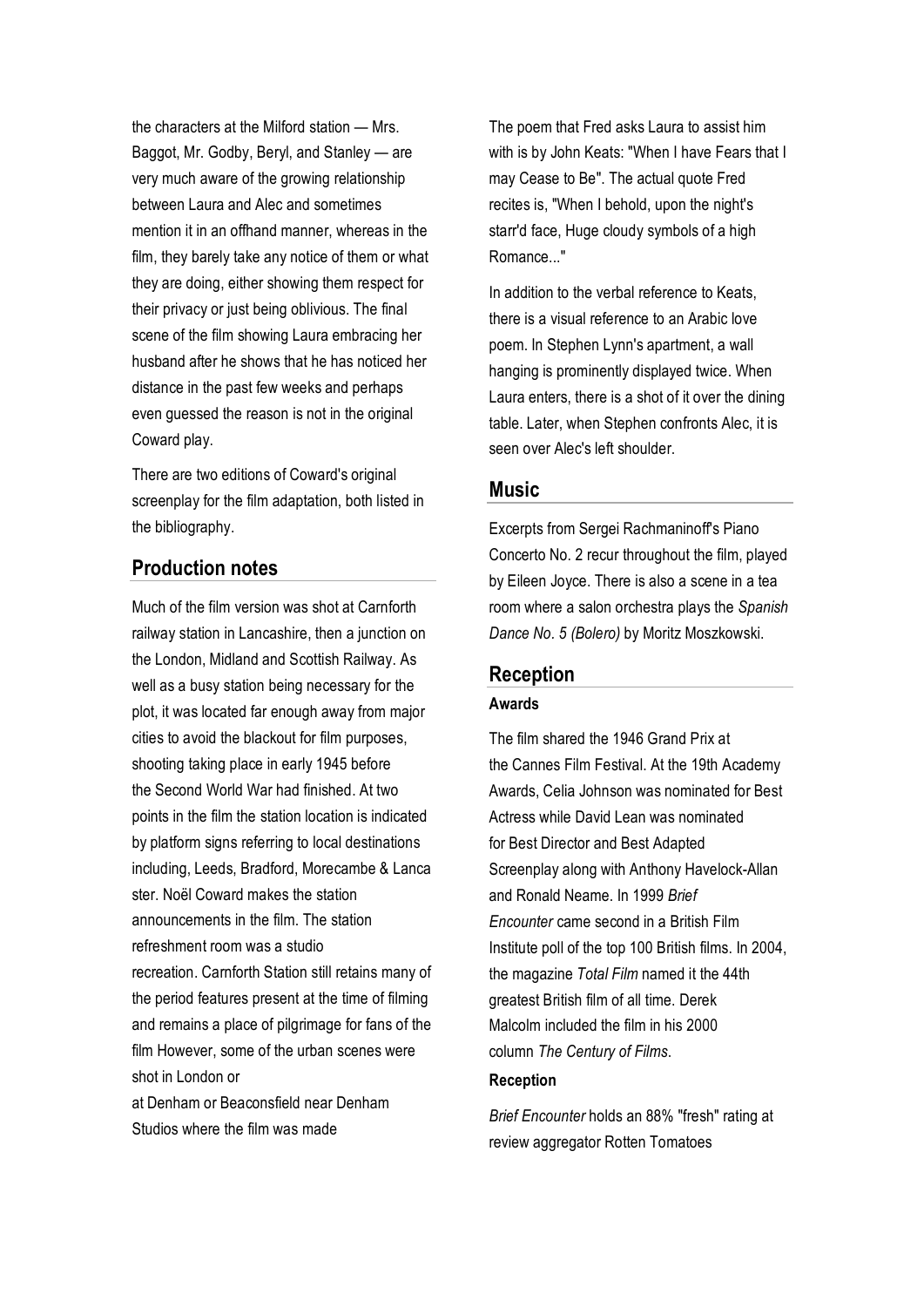In her book *Noël Coward* (1987), Frances Gray says that *Brief Encounter* is, after the major comedies, the one work of Coward that almost everybody knows and has probably seen; it has featured frequently on television and its viewing figures are invariably high.

"Its story is that of an unconsummated affair between two married people [....] Coward is keeping his lovers in check because he cannot handle the energies of a less inhibited love in a setting shorn of the wit and exotic flavour of his best comedies [....] To look at the script, shorn of David Lean's beautiful camera work, deprived of an audience who would automatically approve of the final sacrifice, is to find oneself asking awkward questions" (p. 64–67).

Gray acknowledges a common criticism of the play: why do the characters not consummate the affair? Gray argues that their problem is class consciousness: the working classes can act in a vulgar way, and the upper class can be silly; but the middle class is or at least considers itself the moral backbone of society – a notion whose validity Coward did not really want to question or jeopardise, as the middle classes were Coward's principal audience.

However, Laura in her narration stresses that what holds her back is her horror at the thought of betraying her husband and her settled moral values, tempted though she is by the force of a love affair. Indeed, it is this very tension which has made the film such an enduring favourite.

The values which Laura precariously, but ultimately successfully, clings to were widely shared and respected (if not always observed) at the time of the film's original setting (the status of a divorced woman, for example, remained sufficiently scandalous in the UK to cause Edward VIII to abdicate in 1936). Updating the story may have left those values

behind and with them vanished the credibility of the plot, which may be why the remake could not compete.

The film is widely admired for the beauty of its black-and-white photography and the atmosphere created by the steam-age railway setting, both of which were particular to the original David Lean version

The film was a great success in the UK and such a hit in the US that Celia Johnson was nominated for an Academy Award for Best Actress.

The film was released amid the social and cultural context of the Second World War when 'brief encounters' were thought to be commonplace and women had far greater sexual and economic freedom than previously. In *British National Cinema* (1997), Sarah Street argues that "*Brief Encounter* thus articulated a range of feelings about infidelity which invited easy identification, whether it involved one's husband, lover, children or country" (p. 55). In this context, feminist critics read the film as an attempt at stabilising relationships to return to the status quo. Meanwhile, in his 1993 BFI book on the film, Richard Dyer notes that owing to the rise of homosexual law reform, gay men also viewed the plight of the characters as comparable to their own social constraint in the formation and maintenance of relationships. Sean O'Connor considers the film to be an "allegorical representation of forbidden love" informed by Noël Coward's experiences as a closeted homosexual

The British play and film *The History Boys* features two of the main characters reciting a passage of the film. (The scene portrayed, with Posner playing Celia Johnson and Scripps as Cyril Raymond, is in the closing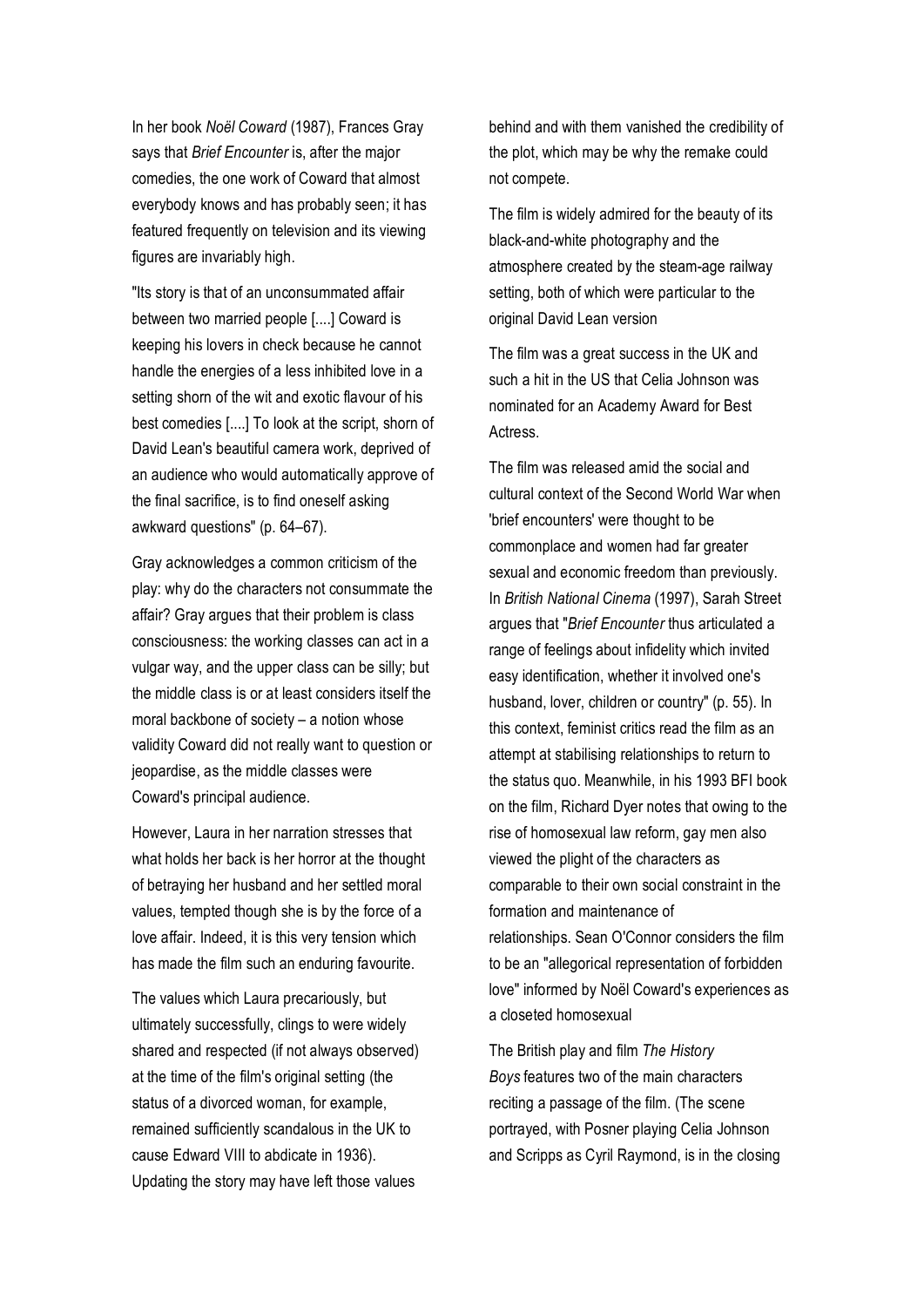minutes of the film where Laura begins, "I really meant to do it.")

Kathryn Altman, wife of director Robert Altman said, "One day, years and years ago, just after the war, [Altman] had nothing to do and he went to a theater in the middle of the afternoon to see a movie. Not a Hollywood movie: a British movie. He said the main character was not glamorous, not a babe. And at first he wondered why he was even watching it. But twenty minutes later he was in tears, and had fallen in love with her. And it made him feel that it wasn't just a movie." The film was *Brief Encounter*.

#### The Channel 4 British drama series *Shameless* has a plot based on *Brief Encounter* in its fifth series. Similarities include the main character, Frank Gallagher getting grit in his eye from a bus, being caught by a friend of his wife, and the tearful departure. Frank's wife, Monica even thanks Frank for coming back.

*Brief Encounter* also loosely inspired *Mum's Army*, an episode of the British comedy series *Dad's Army*. There is a similar final scene in a railway station.

A 1974 television remake of the film, shown in the US on the *Hallmark Hall of Fame*, starred Richard Burton and Sophia Loren, but was not well received.

#### **Adaptations of the film**

**Radio**



Jenny Seagrove and Nigel Havers rehearsing

*Brief Encounter* was adapted as a radio play on 20 November 1946 episode of Academy Award Theater, starring Greer Garson It was presented three times on The Screen Guild Theater, first on 12 May 1947 episode withHerbert Marshall and Lilli Palmer, again on 12 January 1948 with Herbert Marshall and Irene Dunne and finally on 11 January 1951 with Stewart Granger and Deborah Kerr. It was also adapted to Lux Radio Theater on 29 November 1948 episode with Van Heflin and Greer Garson and on 14 May 1951 episode with Olivia de Havilland and Richard Basehart.

On 30 October 2009, as part of the celebrations for the 75th anniversary of the BBC's Maida Vale Studios, Jenny Seagrove and Nigel Havers starred in a special Radio 2 production of *Brief Encounter*, performed live from Maida Vale's studio 6 (MV6). The script used was a 1947 adaptation for radio by Maurice Horspool, which had been in the BBC's ownership and had never been used or performed since then. In addition, there were two*Theatre Guild On The Air* broadcasts of *Brief Encounter* in its original form, Still Life. The first version aired on April 6, 1947 over ABC with Ingrid Bergman, Sam Wanamaker, and Peggy Wood. The second one was presented over NBC on November 13, 1949 and starred Helen Hayes and David Niven. **Theatre**

The first adaptation of Brief Encounter which sourced both the screenplay and Coward's original stage material was adapted by Andrew Taylor and starred Hayley Mills in the lead role. The first national tour took place in 1996 and later transferred into the West End (Lyric Theatre, Shaftesbury Avenue) in 2000 starring Jenny Seagrove.

The 2008 Kneehigh Theatre production, produced by David Pugh and Dafydd Rogers,